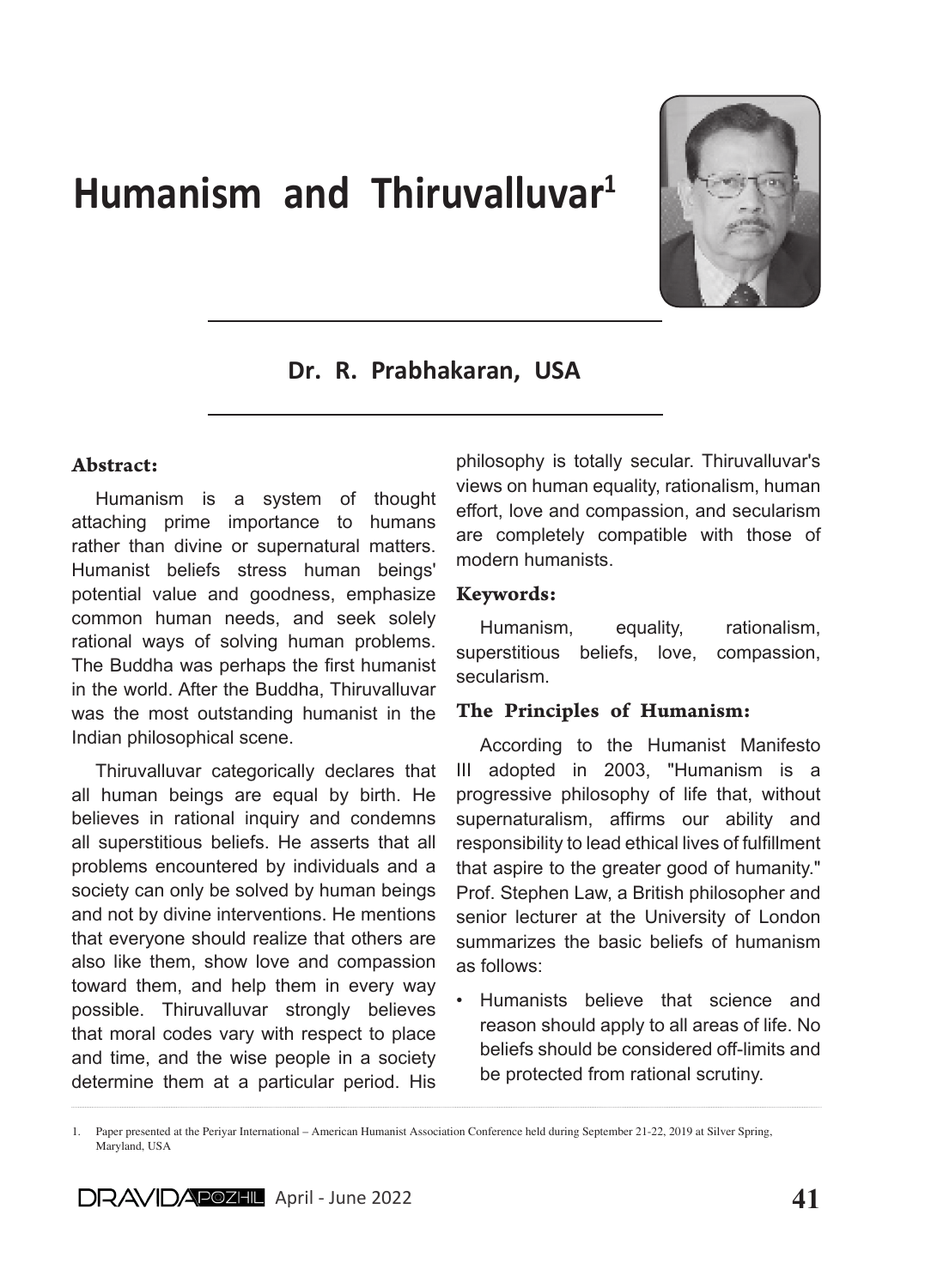- $\cdot$  Humanists are either atheists<sup>2</sup> or at least agnostics.3 They are also skeptical about the existence of angels, demons, and other such supernatural beings.
- Humanists do not believe in reincarnation. They also reject the existence of a soul.
- Humanists strongly believe in the importance of moral values. They believe that moral and ethical values are derived from human need and interest as tested by experience and they should not be based on religious values.
- Life's fulfillment emerges from individual participation in the service of humane ideals.
- Humanists believe that working to benefit society maximizes individual happiness.

According to a Humanist Magazine,<sup>4</sup> "Humanism is a rational philosophy informed by science, inspired by art, and motivated by compassion. It derives its goals of life from human needs and interest rather than from theological or ideological abstractions and asserts that humanity must take responsibility for its destiny."Many prominent scientists, Nobel laureates, doctors, philosophers, authors, and scholars have been and are humanists. Most of them subscribe to rationalism, atheism, or agnosticism ideologies. They have a sincere concern for human welfare and believe in the human ability to solve human problems without any help from supernatural powers. Humanists'main focus is on plans such as the prevention of wars, formation of a world government, promotion of rationalism, establishing social justice, protecting the environment, and eliminating economic inequality. In addition to these ambitious and lofty goals, humanists are compassionate people. They are also

concerned with the people's suffering from oppression, discrimination, poverty, hunger, and diseases and strive tomitigate such sufferings.

The concept of humanism is not of recent origin.As early as the sixth century B.C., the Buddha  $(563 \text{ BC} - 483 \text{ BC})$  preached love and compassion.The Buddha did not believe in God. He ignored the questions regarding souls as irrelevant.Buddhism is more than a religion. It is a tradition that focuses on personal spiritual development. It is a philosophy and a humanistic way of life aimed at striving to lead a moral life, being aware of one's thoughts and actions, and developing wisdom, compassion, and understanding.Buddhism and humanism have a lot in common.

Confucius (551 BC - 479 BC) was a contemporary of the Buddha.He is the father of Confucianism, a system of thought that influenced China and other parts of Asia for several centuries. Although Confucius took the existence of gods and heaven for granted, his ethical and political philosophy was independent of such beliefs.Confucius is credited with the Golden Rule,which states, "Do not do unto others what you do not want them to do unto you.This is the only law that is needed.It is the foundation of all the rest."This Golden Rule is adopted in some form or the other by almost all religions and by many humanists.

According to Stephen Law, "Another significant philosopher from a humanist perspective is Protagoras (490 BC – 420 BC), the Greek philosopher. Protagoras' reasoning about morality and virtue was pursued without any reliance on theistic or religious doctrine or belief."In fact, Protagoras was a self-declared agnostic. He said:

<sup>2.</sup> One who denies the existence of God

<sup>3.</sup> One who is not committed to believing in either the existence or the nonexistence of God

<sup>4.</sup> http://americanhumanist.org/Humanism/Definitions\_of\_Humanism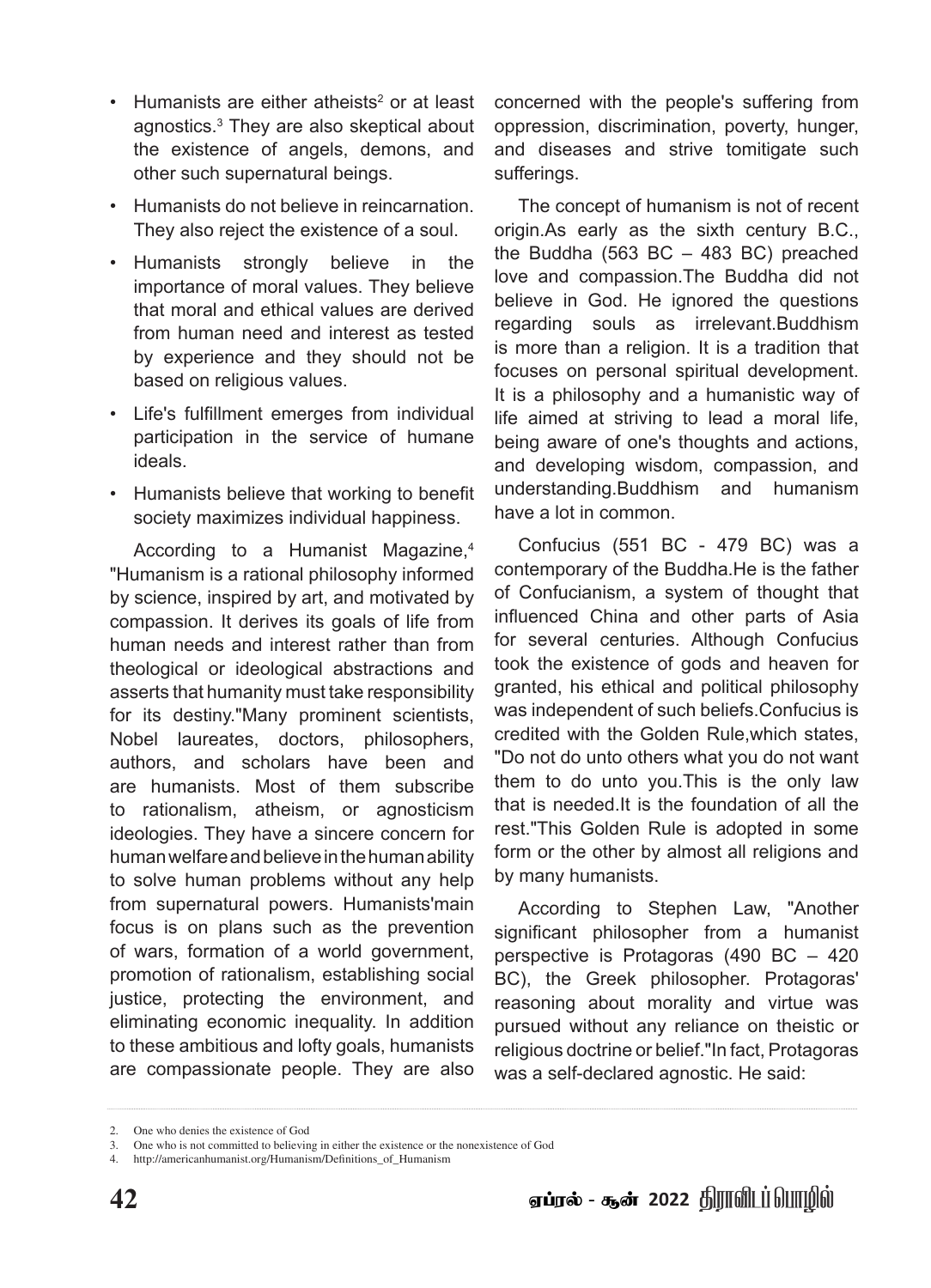Concerning the gods, I have no means of knowing whether they exist or not or of what sort they may be, because of the obscurity of the subject, and the brevity of human life.

Although there was a significant development in philosophical thought during the sixth and fifth centuries BC, that period did not have a monopoly in that field.There have been many outstanding philosophers in many parts of the world afterthe fifth century BC. About two thousand years ago, in the state of Tamil Nadu (the land of Tamil-speaking people), India, there was an extraordinary man who was an outstanding philosopher who analyzed almost all aspects of human life and offered practical guidelines for a purposeful life on earth. His ideas are considered by scholars to be eternally valid and universally acceptable. His name is Thiruvalluvar.5 His legacy is his magnum opus called Thirukkural,<sup>6</sup> and it is regarded as a veritable guide for the "Art of Living." He is very well known in the state of Tamil Nadu where people of all ages study his book. Professor Moriz Winternitz (1863- 1937), an eminent Austrian orientalist, says, "Valluvar's Kural is one of the gems of the world literature. He (Valluvar) stands above all races, castes, and sects, and what he teaches is a general human morality and wisdom. No wonder, that the Kural has been read, studied and highly praised in the land of its origin for centuries, but also found many admirers in the west, ever since it has become known."Dr. Albert Schweitzer (1875 – 1965) the German Philosopher, physician and, Nobel laureate admired Valluvar's positive view of the world and life as opposed to the "world and life negation" preached

by the religions of India. Leo Tolstoy (1828 – 1910), the famous Russian novelist, was very impressed with Valluvar's ideas about non-violence.Also, Mahatma Gandhi (1869 – 1948) was so fascinated by the Kural that he wanted to learn Tamil so that he could study the original version of the Kural.The Russians are said to have preserved important books of lasting value in the Kremlin in an indestructible Tungsten chamber so that they may outlast even a nuclear attack and be useful to posterity.The Kural is one of the books preserved in that chamber. Many other scholars and philosophers from various parts of the world have recognized and admired Valluvar's profound and yet pragmatic view of human life and the practical guidelines he has offered for a righteous life with love and compassion. The Kural has been translated into more than forty languages of the world. There are more than fifty translations of the Kural in the English language alone.

#### Valluvar on Human Equality:

Humanists are firmly committed to the protection and promotion of human rights included in documents such as the United Nations Organization's Universal Declaration of Human Rights.These rights represent shared values rooted in our common humanity and the shared human needs, transcending particular cultural and religious traditions. This regard for human rights, equal dignity, and equality of all human beings is one of the basic principles of humanism.

Like the humanists, Valluvar believes in the equality of all human beings. During his time, the Vedic idea that people in the world belong to four distinct classes - the priestly

<sup>6.</sup> In Tamil, the word "kural" means a two-line verse (couplet). Valluvar's book consists of 1330 kurals. As in the case of his name, the term "Thiru" is an honorific prefix to the book of kurals and hence his book is called Thirukkural. For short, his book is often referred to as "the Kural" (with an uppercase K)and the word "kural" (with a lowercase k) is used to refer to the individual couplet.



 <sup>5.</sup> There is no clear evidence to indicate that Thiruvalluvar was his real name. The term Valluvan refers to one whose job it was to announce the royal proclamations to the public by beating a drum. It might also mean one who served as a minister to a king. Valluvar is the respectful version of the word Valluvan. The term "Thiru" is an honorific prefix to anything that is considered sacred or divine. So, it is quite possible that Thiruvalluvar might not have been his real name, but that is how he has been referred to by others. In this essay, for the sake of brevity, we will refer to Thiruvalluvar as Valluvar.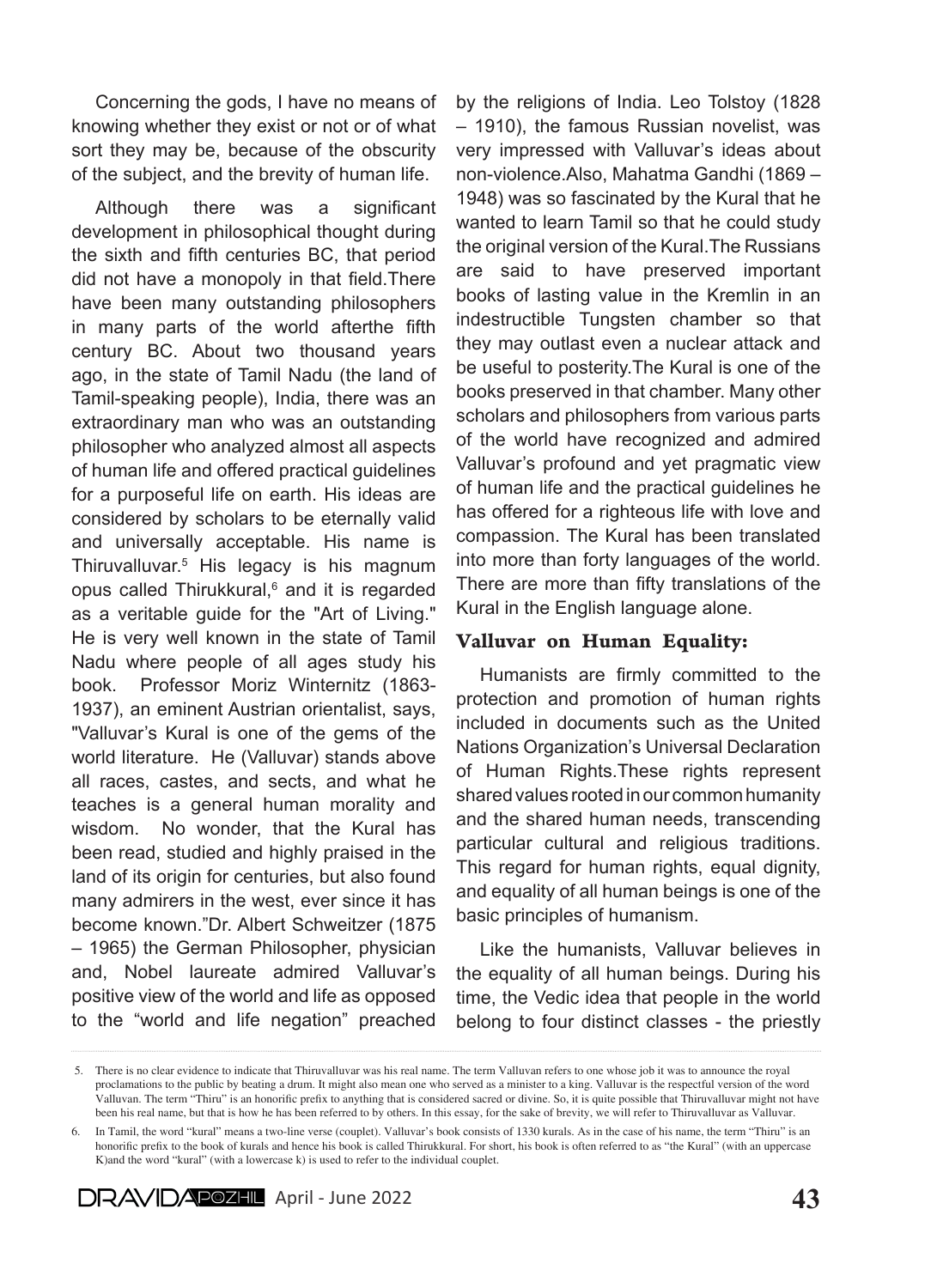class, the warrior class, the business class, and the class of laborers - has already begun to have its roots in Indian society.There were others who were considered social outcasts and they did not belong to any of the four classes.The class of an individual is determined by the family in which he is born and there was no provision for migration from one class to another. In such a class-oriented society, it was indeed revolutionary on the part of Valluvar to proclaim that "All are equal by birth."

## *All human beings are equal by birth, but distinctions arise only because of the different qualities of their actions. (kural – 972)*

The elitist document, "The Declaration of Independence," which was adopted by the Continental Congress of the USA in 1776, declares that "All men are created equal".It is obvious that women were not considered equal to men and people of color were not considered equal to white men. Women and people of color had to fight for their equality and they obtained equal rights only in the 20th century.Even in the 21st century, we find that in many countries women do not enjoy equality with men. Therefore, Valluvar's declaration regarding equality by birth is undoubtedly revolutionary and is consistent with the principles of humanism.

## Valluvar on Rationalism:

Merriam-Webster's dictionary defines rationalism as a theory that reason is in itself a source of knowledge superior to and independent of sense perceptions. Rationalism is the basic principle of humanism.Humanism's refusal to accept religious beliefs, supernatural phenomena, the existence of a soul, reincarnations, the immortality of the soul, etc. are all based on the fact that they cannot be verified by scientific methodologies. To a humanist, anything that cannot withstand the test of reason should be ignored as superstition.

From the humanist point of view, many of the religious tenets do not stand the test of reason. Also, a humanist finds that there are many inherent contradictions among the various religious beliefs. Therefore, it is not surprising that a humanist would remain skeptical of religions.

With respect to rationalism, Valluvar's ideas are in agreement with those of humanists. Valluvar says that one should verify the true nature of things and should not be misguided by their appearances.

## *Whatever be the apparent nature of things, it is wise to investigate their true nature. (kural – 355)*

It is this type of free inquiry that forms the foundation of science. If Isaac Newton had ignored to investigate why an apple fell down to the ground instead of going up in the air, we would not have the laws of Newton. If Thomas Alva Edison did not pursue his investigations relentlessly, he would not have invented the incandescent electric bulb and would not have developed many devices in fields such as mass communication, sound recording, motion pictures, etc. Valluvar's suggestion that one should investigate the true nature of things is quite compatible with rational thinking and scientific methodologies.

Also, according to Valluvar, one should not accept others' statements as true without questioning them.He says that it is the mark of true wisdom to rationally analyze everything instead of taking them for granted.

## *True wisdom is to discern the truth in whatever is said by whomsoever. (kural – 423)*

Questioning and verifying the statements made by others is a mark of critical thinking and critical thinking leads to increased knowledge. For example, if Charles Darwin had not thought critically and simply accepted religious teachings on creationism, he would not have come up with his theory on evolution.If Nicholas Copernicus had not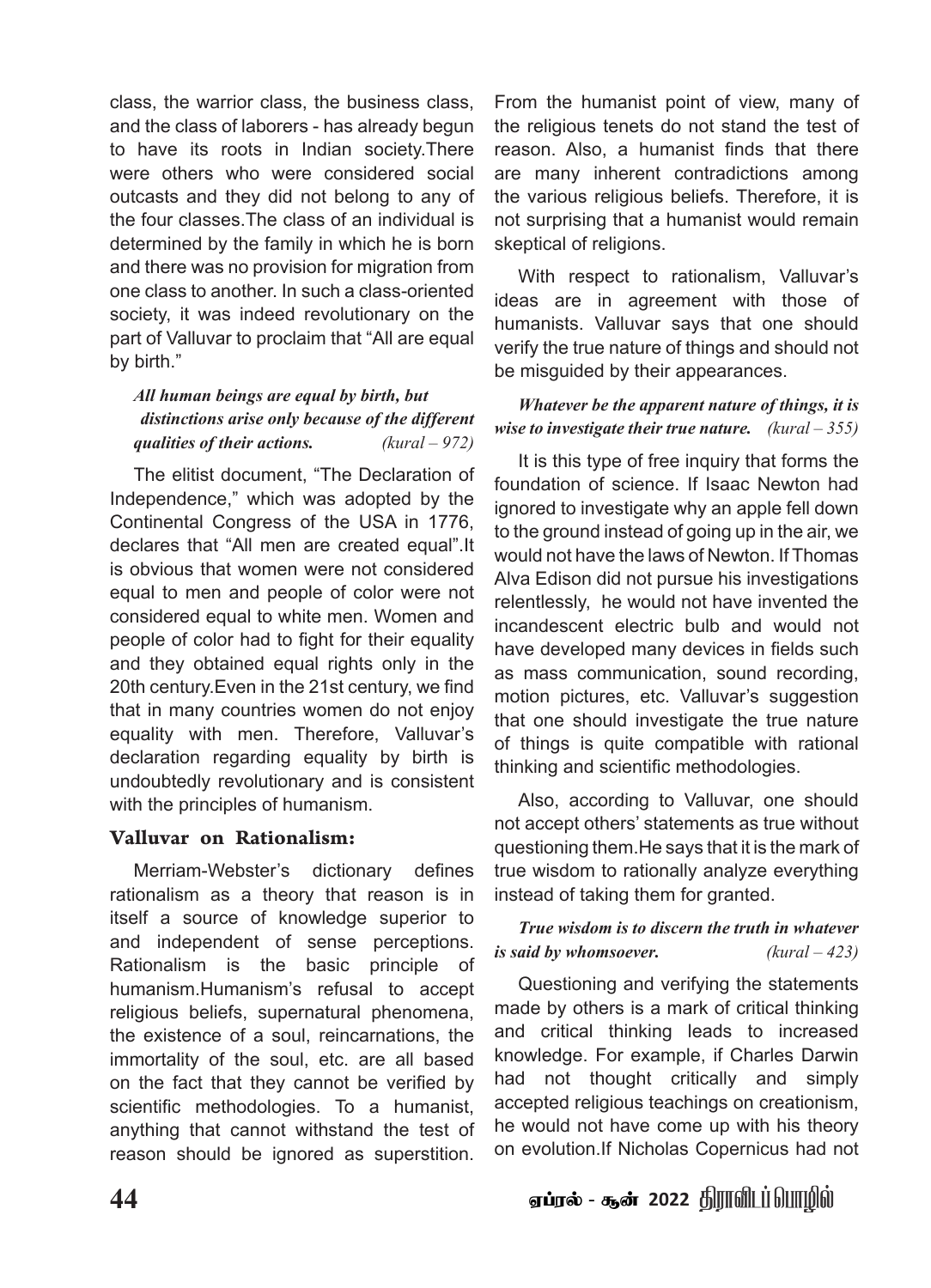doubted Ptolemy's theory of geocentricity he would not have come up with his theory of heliocentricity which is regarded as the launching point of modern astronomy and the scientific revolution.

A typical religious person would not be open to questioning his own religious dogmas. The Buddha, the original humanist is supposed to have said, "Believe nothing, no matter where you read it, or who said it, no matter even if I have said it, unless it agrees with your own reason and your own common sense." Valluvar does not endorse any religion as the ultimate truth. He is open to the inquiry of all statements made by anyone. He echoes the Buddha when he says that individuals should investigate and believe whatever they feel comfortable and should not blindly follow any faith. The kurals mentioned above (kurals 355 and 423) are consistent with the humanists' philosophy that "No beliefs should be considered offlimits and all beliefs should be subjected to rational scrutiny."

#### Valluvar on Human Effort:

Throughout human history, man has invented remarkable devices to improve his quality of life. Researchers have been successful in developing medicines for many diseases to save human life.Thanks to the Wright brothers, we are now able to fly. Scientists and engineers have successfully sent human beings to the moon and brought them back. The invention of computers has revolutionized the world.There has been no evidence that these and other similar accomplishments materialized through the miracles of gods or their agents. These accomplishments have been made possible purely by human efforts. Lofty ideals, proper goals and objectives, careful and detailed planning, unfailing determination, and persistent hard work in executing the plans in spite of unexpected setbacks have been responsible for these and other

phenomenal achievements of individuals and organizations.Valluvar is a strong proponent of human effort rather than prayer. He suggests high ambition, appropriate goals and objectives, and unceasing hard work will lead to success in human endeavors.The following kurals illustrate Valluvar's emphasis on human efforts to succeed in life.

#### *Importance of lofty ideals*

*The stalk of water-lily grows as the water level rises; so also, the greatness achieved by a man is determined by his lofty ideals.* 

 *(kural – 595)*

#### *Importance of having clear goals*

*Those who fear disgrace will not venture anything without having a clear goal in mind. (Kural - 464)*

#### *Importance of Planning*

*Consider the pros and cons and the net gain before venturing into any action. (kural - 461)*

*Nothing is difficult to attain for those who consult with knowledgeable people before venturing into action. (kural – 462)*

*Actions should follow analytic decision resulting from deep deliberations; it is a disgrace to commence actions before such deliberations. (Kural – 467)*

*One will be ruined if one does what should not be done; one will be ruined if one fails to do what should be done. (kural – 466)*

*Consider thoroughly the resources, means, tasks, timing and place of action before embarking on action. (kural – 675)*

*Importance of Persistent Hard Work*

*If those who have planned an undertaking, possess persistence, they will achieve what they desired as they have desired. (kural – 666)*

*It is easy to achieve your goal, provided you keep it in mind persistently. (kural – 540)*

*One should not give up by saying "It is impossible." Persistent efforts will lead to success. (kural – 611)*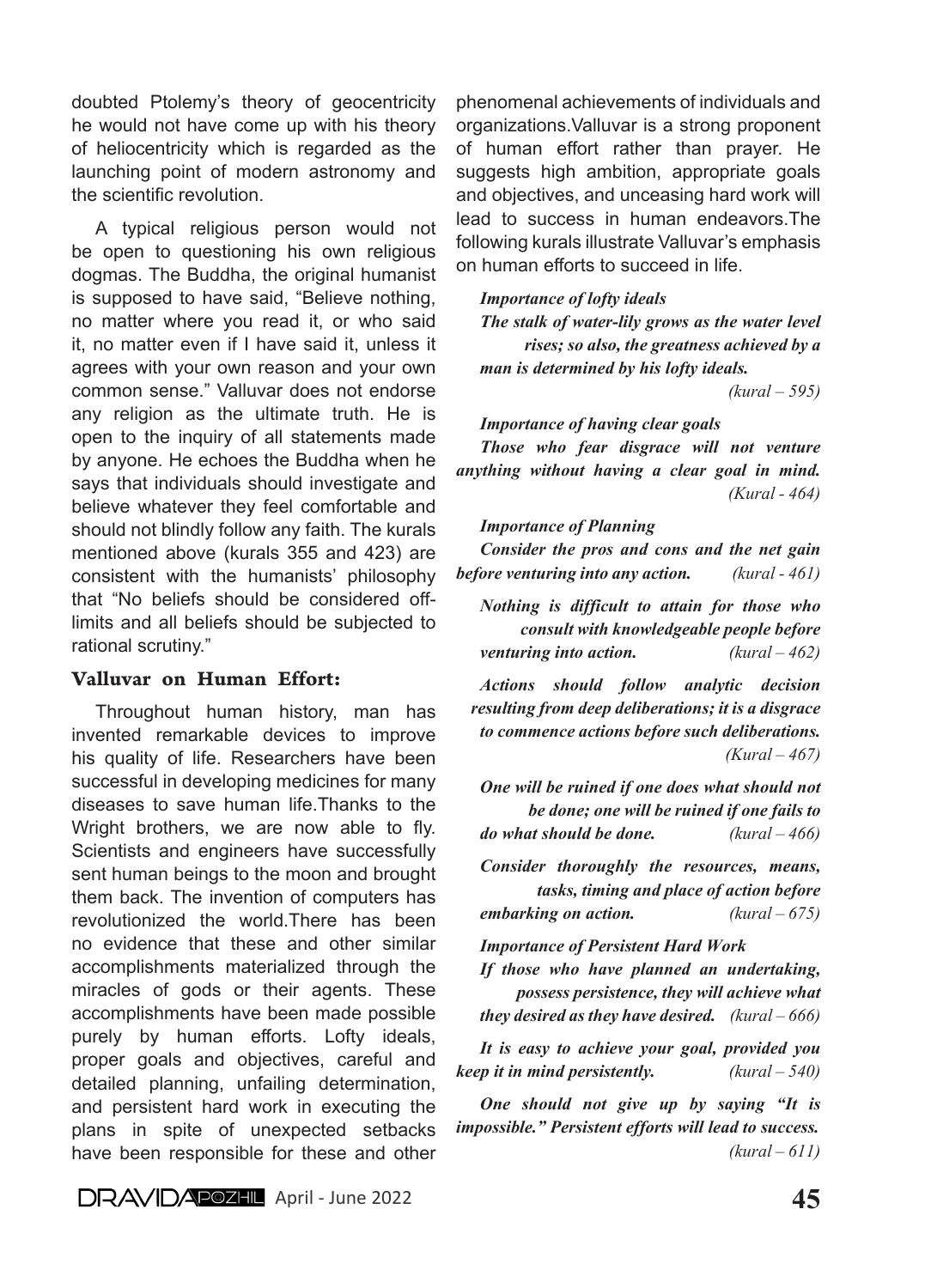*Even if God cannot help you to attain your goal, you will be rewarded in proportion to your efforts and hard work. (Kural- 619)*

*Those who work with ceaseless industry will overcome unplanned adverse events. (kural – 620)*

In the process of working towards a goal, there could be unexpected delays, disappointments, and other random interruptions to progress.Valluvar does not advise his readers to resort to prayer to overcome these difficulties.First, he suggests that one should be prepared to meet adversities in the course of a project and should not be under the false assumption that everything will go according to plan. In other words, one should expect all kinds of adversities and develop contingency plans to mitigate the risks that might arise from them. Also, according to Valluvar, the best way to overcome adversities is to laugh at them.Again, prayer has no place in valluvar's scheme for achieving success.

*He who does not crave for pleasure and realizes that adversity in life is natural is not affected by adversity. (kural – 628)*

*Laugh at adversity; there is nothing better than laughter to overcome adversity. (kural – 621)*

As it can be seen from the abovementioned kurals, Valluvar places importance on goals, plans, and hard work rather than prayer.For achieving success, Valluvar's thinking is completely consistent with that of the humanists.

## Valluvar on Love and Compassion:

Humanism is a philosophy of life that cares for the welfare of all human beings.According to humanists, there is no supernatural being that helps to relieve the sufferings of human beings.They believe that human problems must be addressed and solved by human beings.Empathy and compassion are essential to solve people's sufferings. Empathy is the attempt of one who is selfaware to understand and even experience another person's situation and emotional state as their own. Compassion is taking a step further, where a person feels empathy and then tries to take actions to alleviate the suffering of the other person.In the case of compassion, the emphasis is on action.So, humanists' concern for others' sufferings is based on their empathy and compassion for others.Not only that humanists emphasize compassion, but they also believe that working to benefit the society maximizes individual happiness.

Just like the humanists, Valluvar does not expect that God will solve the problems such as poverty, hunger, and other miseries that besiege human beings. He emphasizes the need for love, empathy, and compassion to solve human problems. For example, he questions the value of a person's intelligence, if he does not feel others' suffering as his own.Also, he is of the opinion that the world functions only because there are people with compassion.Furthermore, he criticizes a person without compassion as a burden to the earth.

*If one cannot treat others' sufferings as his own, what benefit has one gained from his intelligence? (kural – 315)*

*Sharing your food and other resources to protect all lives is the best of all precepts in the books of the world. (kural – 322)*

*Gracious Compassion is the uniquely great quality, because of which the world functions. (kural – 571)*

*The world exists and functions because there are people with compassion. If compassion is absent in a person, he becomes a burden to the earth. (kural – 572)*

As mentioned earlier, Valluvar strongly believes in the equality of all human beings. According to him, only those who realize that all are equal are really alive.Those who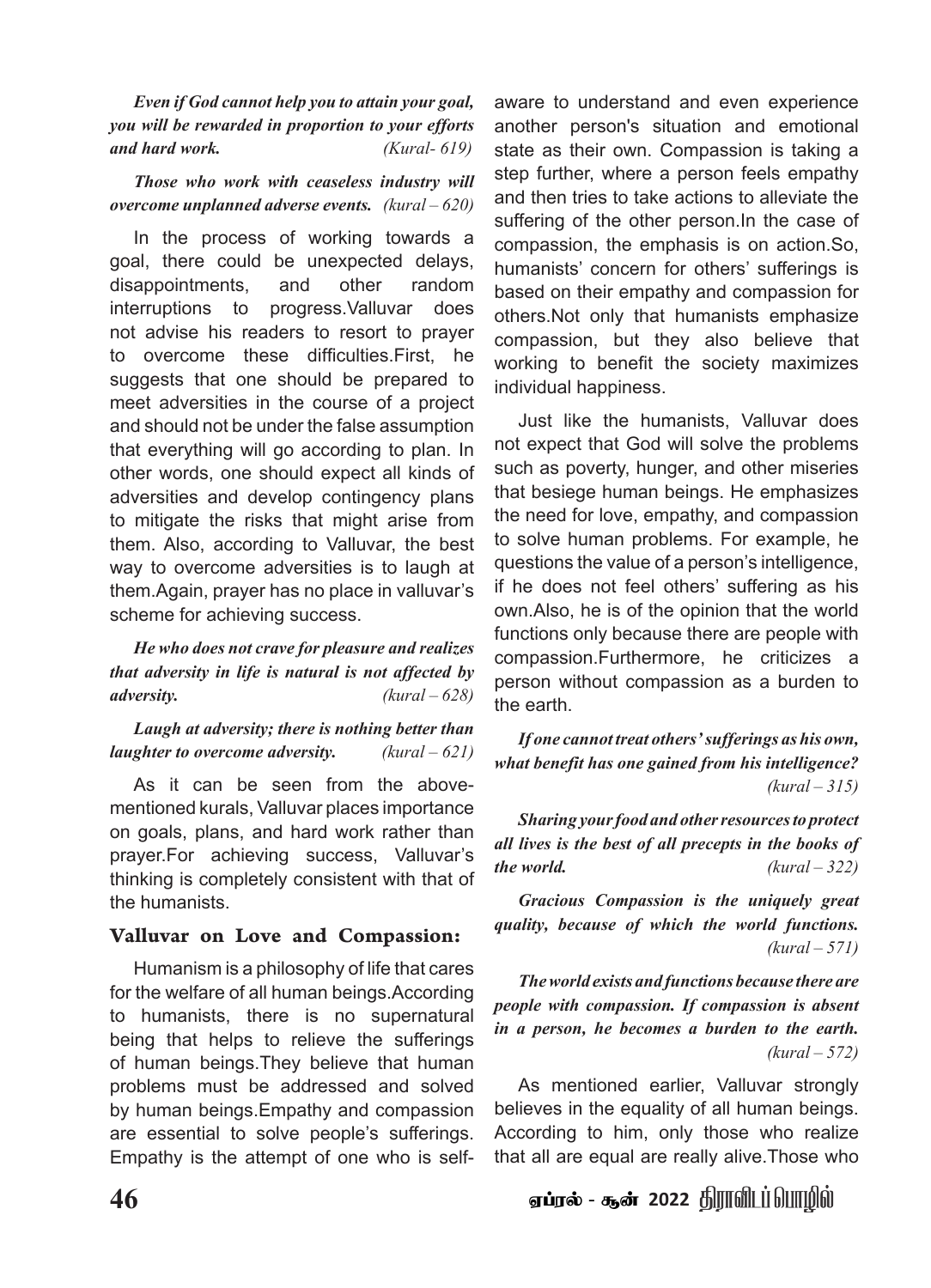fail to realize the equality of all people are not really alive.Since all are supposed to be equal, people should have empathy and compassion for fellow human beings.Valluvar is of the opinion that a compassionate person should realize that the purpose of gathering wealth is to share it with the deserving people who are in need.Sharing of wealth could be either in the form of charity or philanthropy. Valluvar distinguishes between charity and philanthropy.According to Valluvar, charity tends to be a short-term, emotional, immediate response, focused primarily on rescue and relief, whereas philanthropy is much more long-term, more strategic, and focused on rebuilding.

*He who realizes that he is just like all other human beings is the one who is really alive; all others are deemed dead. (kural -214)*

*All the wealth gained through hard work is for doing service to the deserving people. (kural - 212)* 

#### Valluvar and Secularism:

Secularism, as defined in the Merriam-Webster dictionary, is the "indifference to, or rejection or exclusion of, religion and religious considerations." As a philosophy, secularism seeks to interpret life on principles taken solely from the material world, without recourse to religion. In accordance with its negation of religion, secularism as a philosophy requires that governments should remain neutral on the matter of religion and should neither enforce nor prohibit the free exercise of religion, leaving the religious choice to the liberty of the people. In other words, a secular state does not align itself with any particular religious or anti-religious point of view. So, in a secular society, religious people can feel just as much at home as a humanist can. In view of this, secularism and humanism can co-exist. As Dr. Steven Pinker points out, "Though humanism does not invoke gods, spirits, or souls to ground meaning and morality, it is by no means incompatible with

religious institutions." The world is not full of humanists. There are people with varying religious beliefs. So, from a practical point of view, humanists prefer to adopt secularism as the philosophy when it comes to public policies and the administration of a state.

A careful study of the Kural leaves room for the interpretation that Valluvar believed in a creator and that he also believed in the existence of a soul and its permanence. These were his personal beliefs. As discussed earlier, he leaves it to the individuals to rationally analyze and come to their own conclusions and not to accept any statement made by anyone. When it comes to matters like morality and administration of a country, he is a secularist.

Valluvar is convinced that feeding the hungry and helping the poor are human solutions to address the poverty of fellow human beings. One cannot be more emphatic than Valluvar in promoting charity and philanthropy as a means to help the poor people. Valluvar advocates charity and philanthropy towards poor people out of genuine love and compassion for them and not by expecting any rewards in this life or in a future life.

*If benevolence would result in one's ruin, then it is worth securing that ruin by selling oneself, if ne cessary. (kural – 220)*

*There is nothing better than philanthropy either in this world or in heaven (kural – 213)* 

According to Valluvar morality should be based on society and not be mandated by any particular religion. Observance of good conduct is an end itself and not a means to attain any reward either in this world or the next. He values morality more than life itself.

*Since right conduct leads to eminence, it should be preserved more carefully than life itself. (kural – 131)*

**DRAVIDAPOZHL** April - June 2022 **47**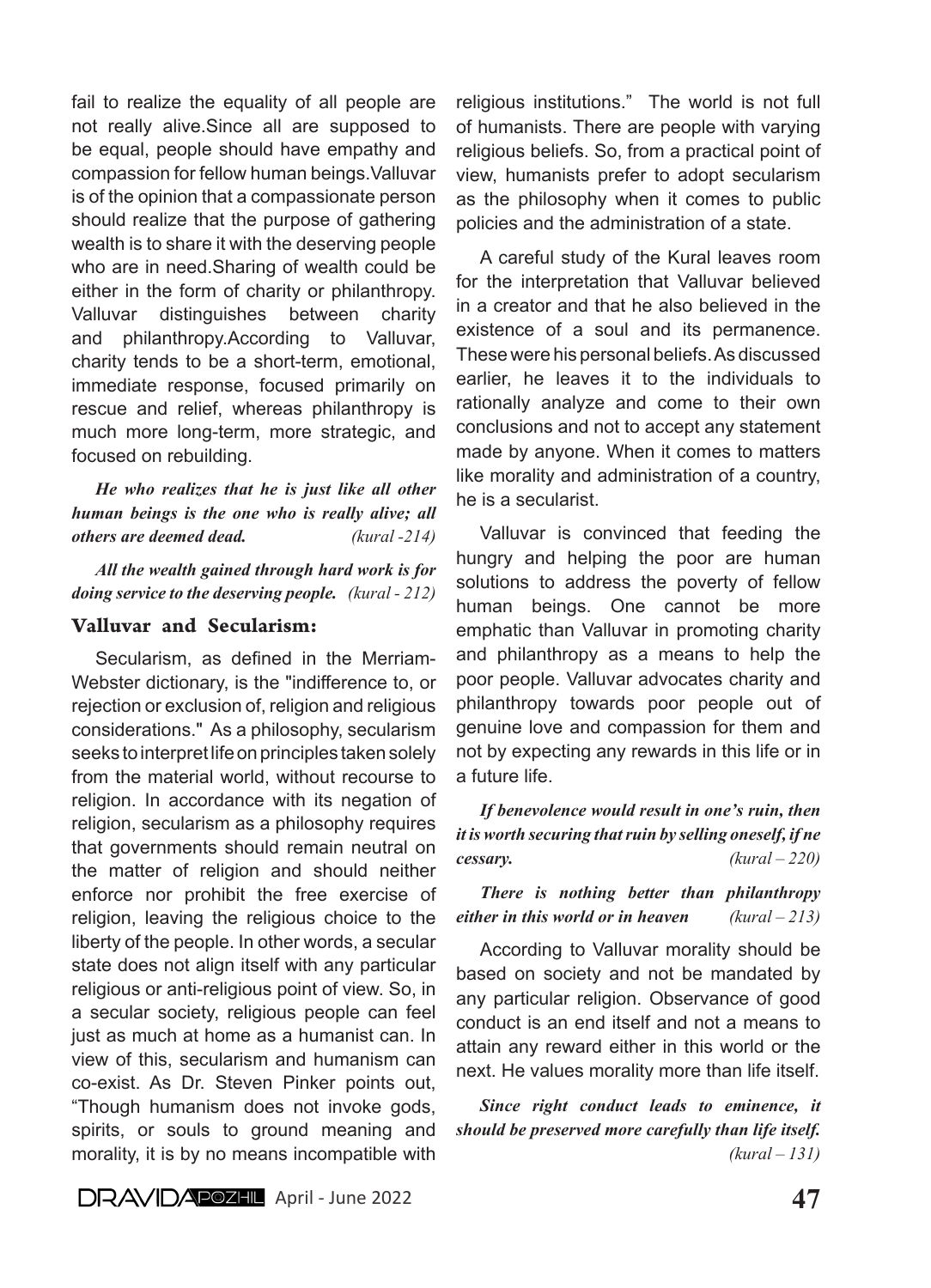*Right conduct should be carefully preserved and guarded. Though one knows and excels in many virtues, right conduct alone will come to one's aid. (kural – 132)*

Valluvar's ideas regarding the administration of a country are strictly based on secular principles. There are two hundred and fifty kurals in his book about the governance of a country by a king and one hundred kurals about how a minister should carry out his duties. Nowhere in these kurals, we find any mention of religious preferences or bias of the king or the minister in discharging their duties. So, Valluvar and the humanists share the same points of view with regards to secularism.

### Valluvar on Morality:

Merriam-Webster's dictionary defines morality as the set of principles concerning the distinction between right and wrong or good and bad behavior.Religions claim that principles that constitute morality come from God. According to religions, it is God who determines what is right and wrong and what is good and bad. The moral codes as determined by God are communicated to the people through the agents of God.The Ten Commandments as revealed to Moses and the Sermon on the Mount as delivered by Jesus Christ are examples of religious moral codes.Almost all religions promulgate their own moral codes as revealed by their gods or their god's agents.

There are inherent contradictions among the religious moral mandates. What one religion approves as moral behavior is condemned by another religion as unacceptable behavior.For example, one religion prohibits the consumption of alcoholic beverages.Whereas, another religion considers that as an acceptable behavior and even incorporates it in some of the religious ceremonies.One religion prohibits the killing of animals whereas

another religion considers that animals can be killed and eaten by human beings. One religion permits a man to marry up to four women, whereas other religions do not accept that as a morally acceptable behavior. There are other examples of contradictions among religious beliefs in the case of moral codes.So, morality based on religions is relative and the guidelines are not absolute. If an individual does not like the moral codes of his religion, he can convert to another religion and continue his immoral behavior.

In addition to the contradictions and inconsistencies in the moral codes as decreed by the religions, there is also another problem.They are aimed at regulating human behavior by the promise of rewards and punishments.Those who violate the moral codes are told that they would be punished and those follow the codes of behavior are promised good life on earth and in heaven after their death.

It should be noted that there are about a billion people who do not belong to any organized religion or do not believe in any religion or supernatural beings. What about the moral codes of behavior for them?In view of the fact that religious moral codes are relative and do not apply to all of humanity, they are not the ideal or the right set of codes that all people can follow. Perhaps, that is why the renowned scientist, Albert Einstein said, "There is nothing divine about morality, it is a purely human affair." In agreement with Albert Einstein, the humanists are of the opinion that the moral codes are not to be based on religions, but instead, they should be based on scientific method, compassion, and egalitarianism that guides our sense of fairness.As philosopher Paul Kurtz said, "The goal of humanistic morality is the enhancement of the good life, happiness, and well-being for the widest number of individuals."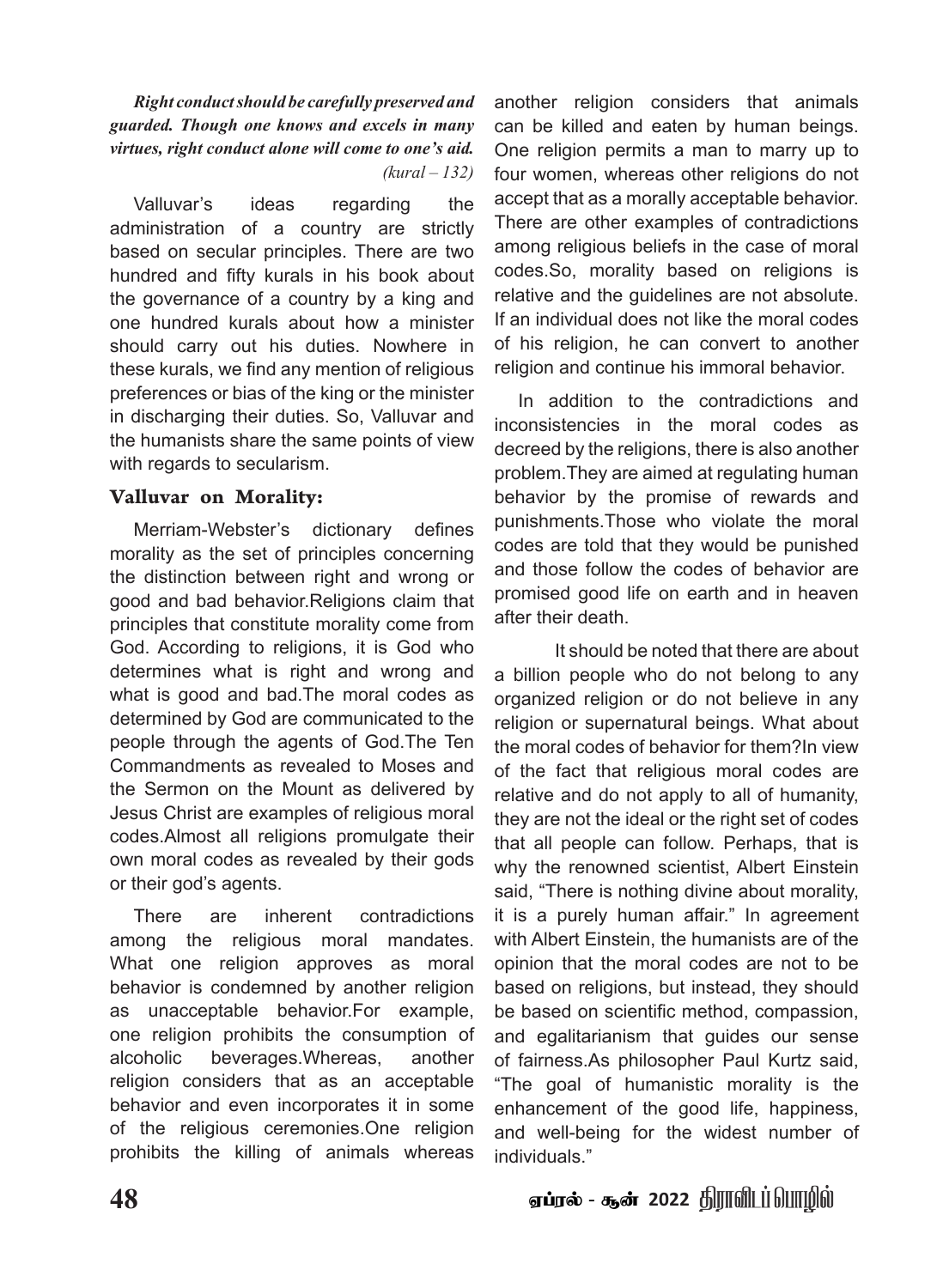Valluvar's stance on morality is very similar to that of the humanists. Valluvar's morality is based on equality, non-violence, and compassion.As mentioned earlier, he believes in a classless society where all are equal by birth.There is no room for discrimination of any kind in Valluvar's philosophy.According to him, since all are equal, everyone should help the poor without expecting anything in return. He believes that the purpose of gathering wealth is to help the deserving others.His advocacy for charity and philanthropy is based on love and compassion towards fellow human beings and not based on any anticipated benefit either in this birth or in the future. In fact, he says, even if one does not get to go to heaven, it is better to be practice charity.

*To give to the needy alone is charity. All the rest is an investment in anticipation of a return. (Kural – 221)*

*Even if it is good (for the ascetic) to receive charity from others for livelihood, it is still bad.Even if heaven is denied to the giver, giving (charity) is still good. (kural – 222)*

Since words and actions that hurt others originate in the mind, Valluvar insists on cultivating a mind without any blemishes. He says that one should never even think of an evil thought at any time towards anyone. Also, in accordance with the "Golden Rule" of Confucius, he says that one should avoid doing things to others that one finds harmful to oneself. In fact, he goes one step further and states that we should do good deeds to those who do evil to us so that they will be vexed. Valluvar's stance on non-violence can be seen in the following kurals:

*The best punishment for those who do evil to you is to shame them by*

 *returning good for evil and after doing good in return, just forget the* 

*evil that was done to you as well as the good deed you did. (kural – 314)*

**DRAVIDAPOZEL** April - June 2022 **49** 

*What benefit does someone derive from his intelligence (knowledge, wisdom), if he does not treat others' suffering as his own? (kural – 315)*

*What one has realized as causing pain to oneself, one should not inflict on others. (kural – 316)*

*It is the supreme virtue not to have a harmful thought about anybody in any degree at any moment. (kural – 317)*

*Why does a man inflict upon other living beings those things he found harmful to himself? (kural – 318)*

Good conduct varies with respect to the location and the time period in which one lives.What is considered good conduct in the western countries may not be considered good in the eastern countries and vice versa. Also, the societies change over a period of time.For example, in the past, same sex marriage and divorce were not considered acceptable and nowadays they are considered acceptable behavior in many countries.Since what is good conduct varies with respect time and, location, Valluvar says good conduct is the one that is determined by the wise people of the society where one lives and not by the religion to which one belongs. Therefore, as Greg M. Epstein concludes in his book, "Good Without God: what billion non-religious people do believe", there can be good without God and Valluvar is in agreement with that.

*Those who fail to conduct themselves in harmony with the world are ignorant despite their vast learning. (kural – 140)*

#### Conclusion:

Valluvar recognizes human equality.He emphasizes rationalism as the approach to understanding the true nature of things and the truth in all statements made by anyone. He is emphatic about human efforts rather than prayer for success in life.He stresses love and compassion towards one and all and helping others without expecting anything in